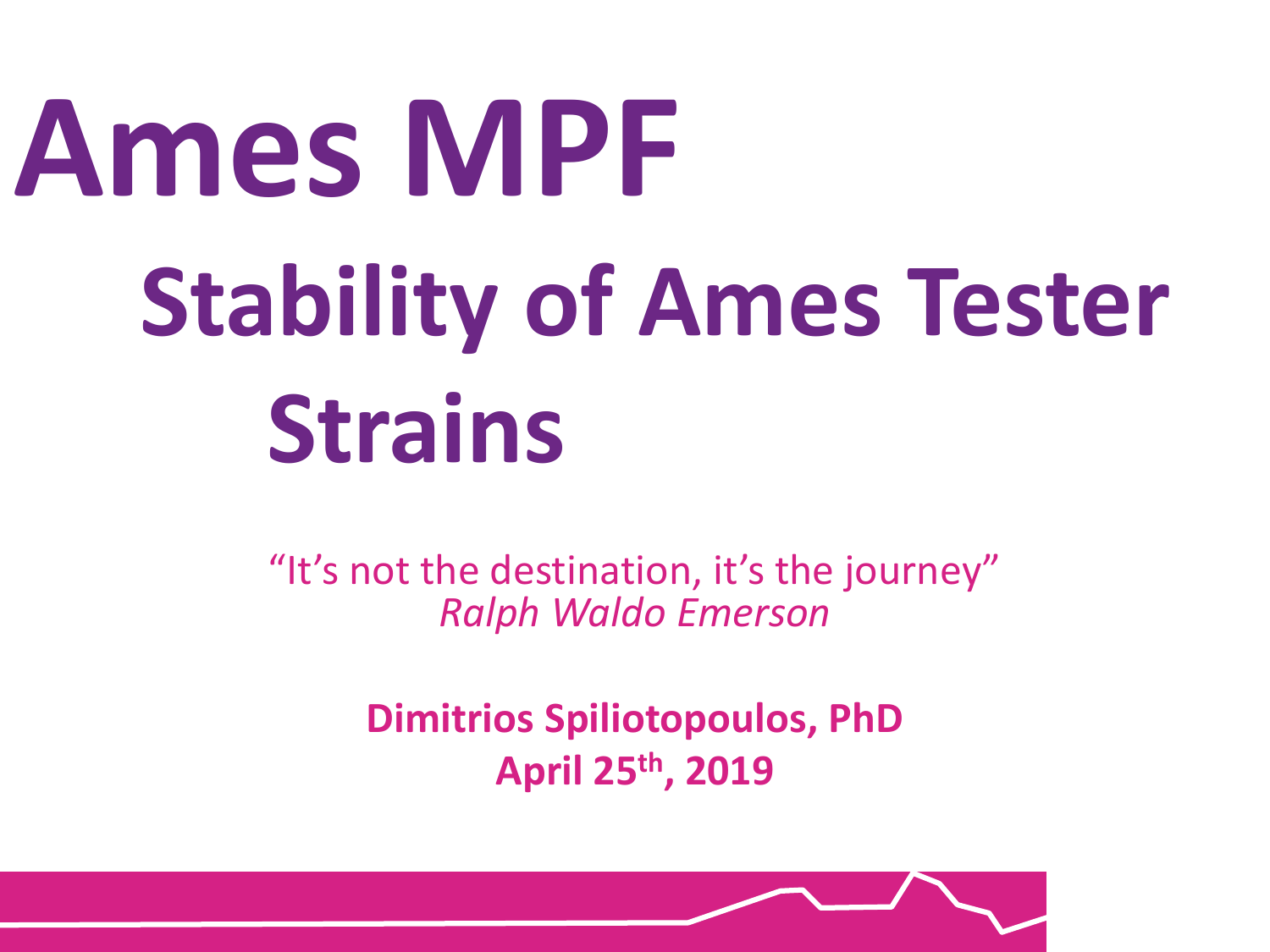# **Testing for Stability of Ames Tester Strains Shipping Simulation Experiments**

We strive to guarantee the best shipping conditions for our kits.

Our Quality Control procedures are performed in order to guarantee that our products are functional after a 10-day storage at room temperature.

We also provide indications on how to preempt possible problems with **strains with higher spontaneous reversion rate**, such as

- *Salmonella* TA100
- *E. coli* WP2 pKM101
- *E. coli* WP2 *uvrA*[pKM101].

We focus on three issues with strains having higher spontaneous reversion rates:

• inappropriate shipping conditions (*e.g.*, a higher summer temperatures)

**What Tests?**

- extended storage of the vials at wrong temperatures (RT, 4°C, –20°C)
- more than one thawing-freezing cycle.

#### *Xenometrix AG* **Stability of the Ames Tester Strains 25.04.2019**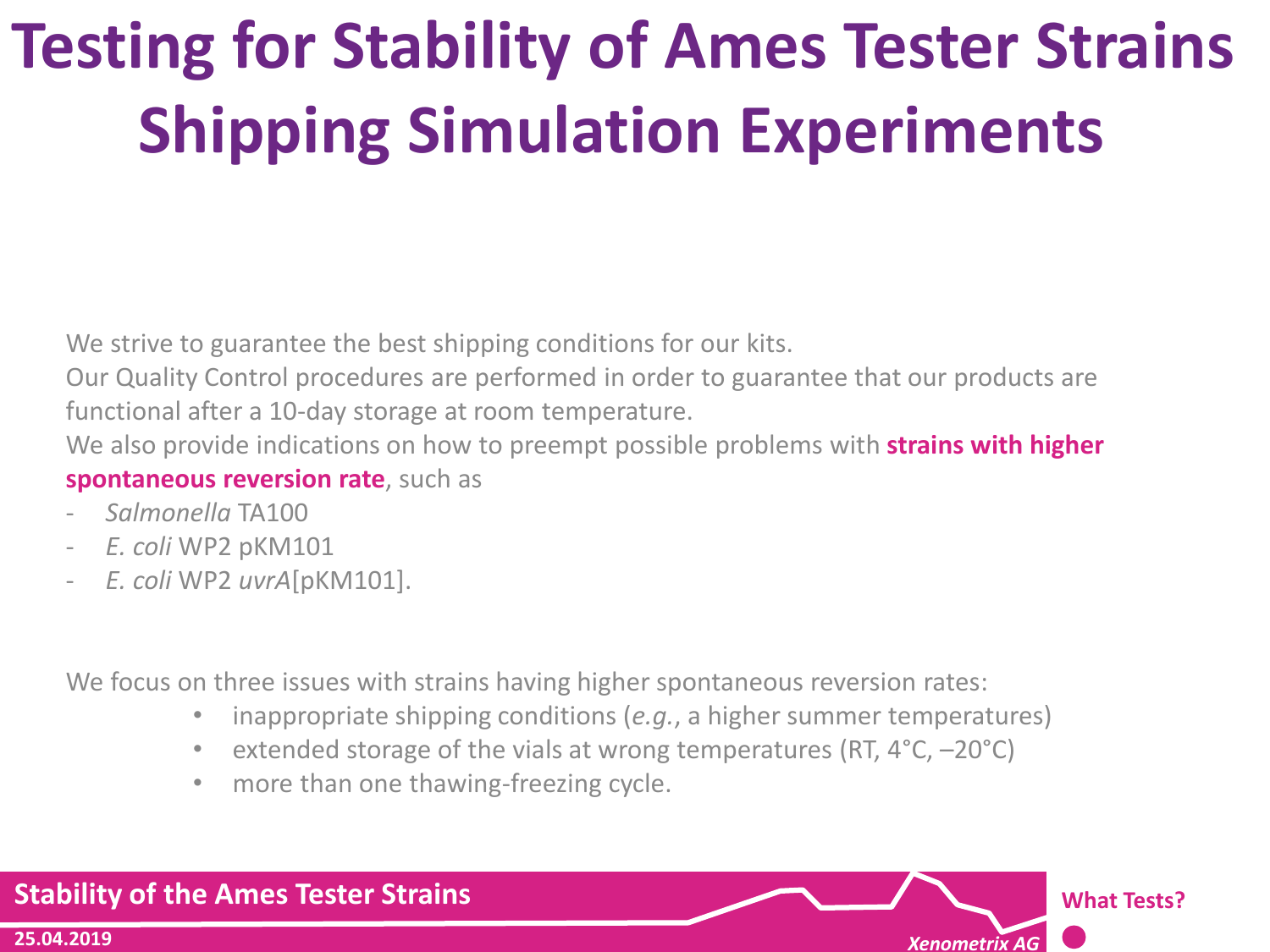# **Shipping Simulation Experiments Experimental Setup**

It is possible that our strains are stored at warm temperatures during the shipment (*e.g.*, during shipments in the summer time).

We assessed if and how the performance of two potentially sensitive strains (*Salmonella* TA100 and *E. coli uvrA*[pKM101]) was impacted by such eventuality.

As per our usual Quality Control procedure, four vials were stored at room temperature for 10 days.

In this case, though, within the duration of this 10-day RT incubation, **a vial was put at 35°C for 1 day**, **a vial was put at 35°C for 2 days**, and **a vial was put at 35°C for 3 days**. In the meantime, **a control vial was just kept at room temperature**.

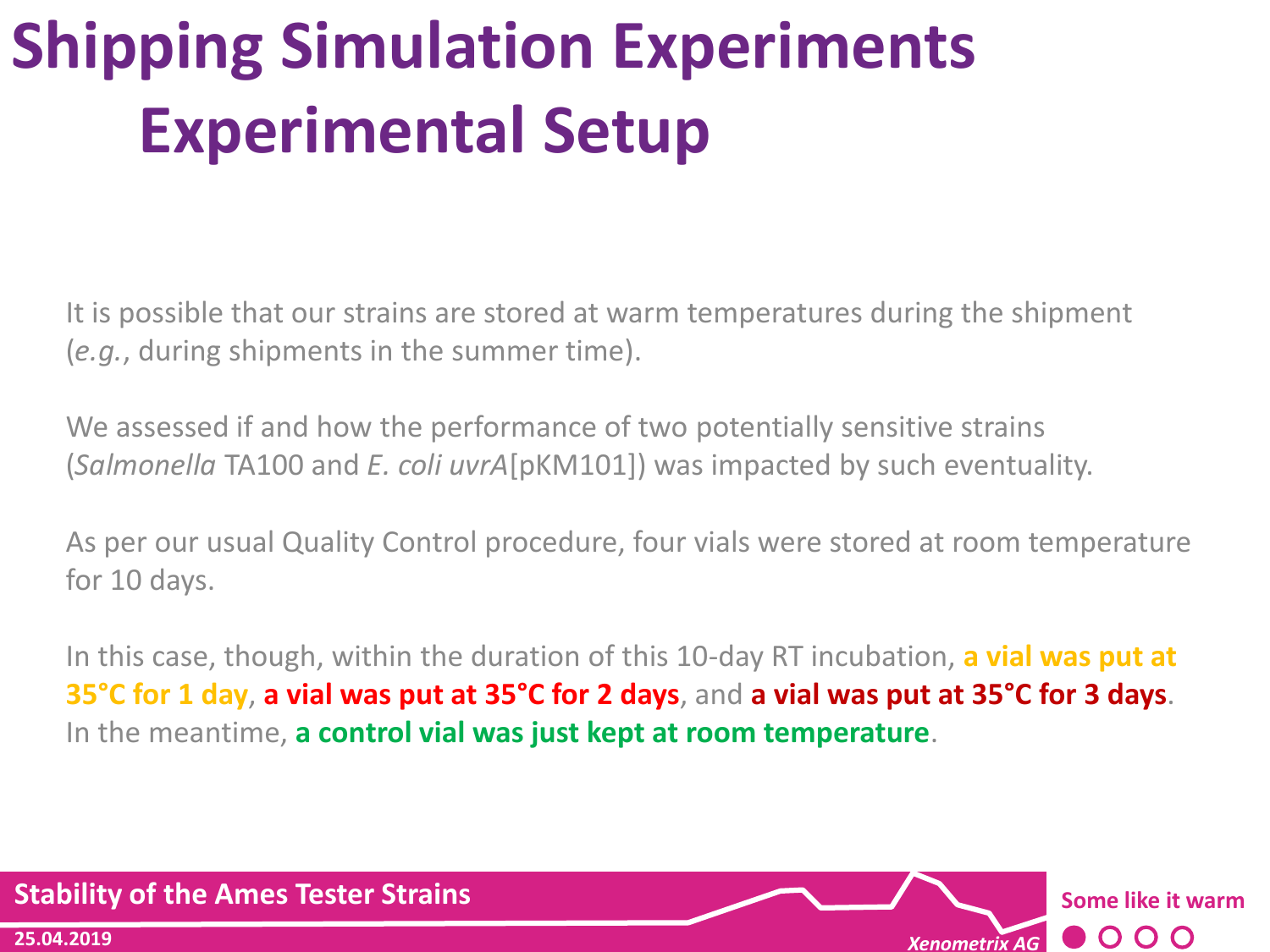# **Shipping Simulation Experiments Storage at 35°C**

**Upon storage at 35°C, condensation water was observed in the vials. The extent of the condensation seemed to roughly depend on the time spent at 35°C.**



**After four more days at RT, the layer was still there. Vials were frozen. The liquid layer was there upon thawing.**



**Condensation water occasionally formed a distinct layer on top of the semisolid agar. Spinning the vial, it'll go to the bottom.**





#### **Stability of the Ames Tester Strains**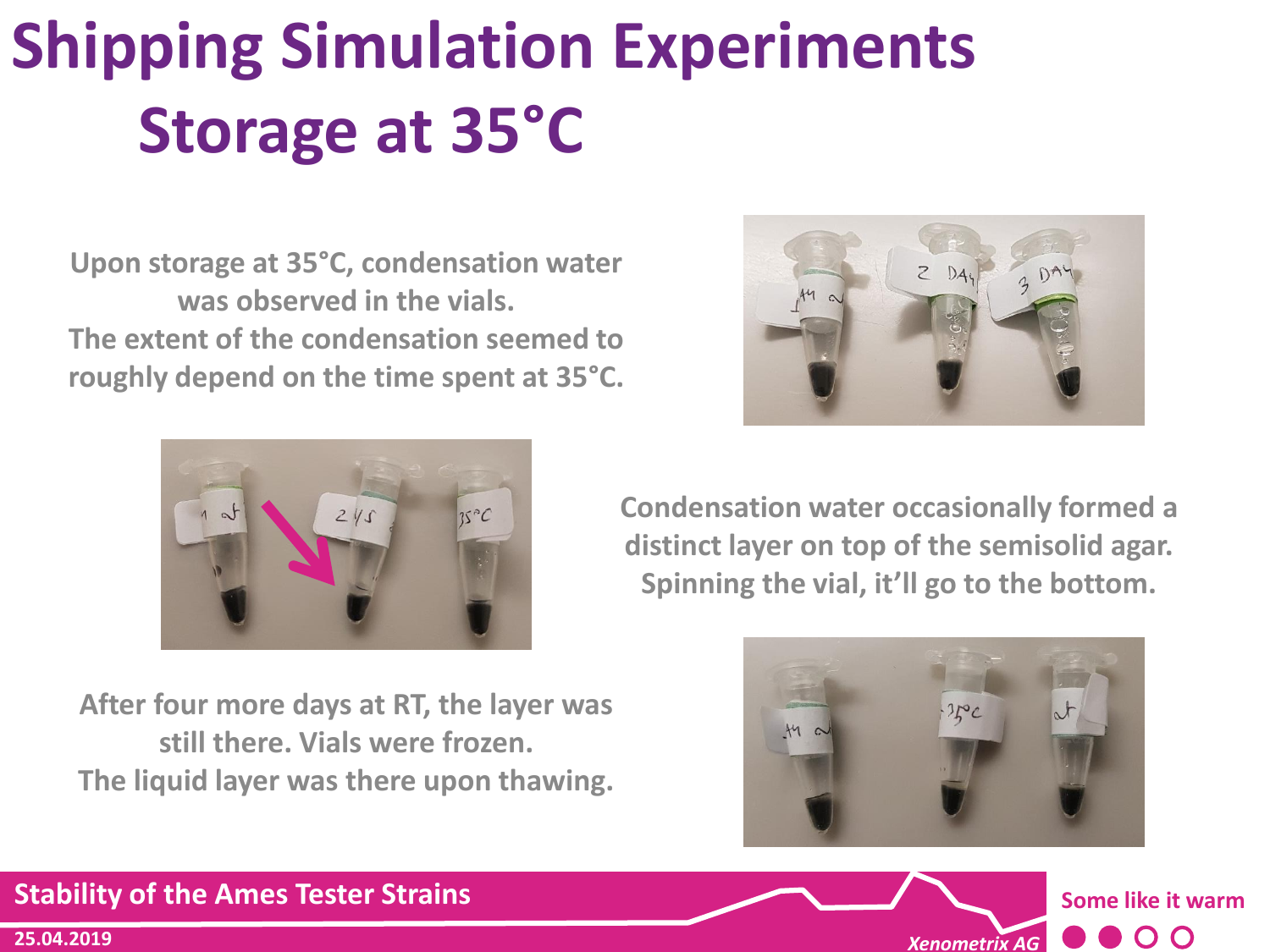### **Shipping Simulation Experiments Strain Performance**







*Xenometrix AG*

**control vial at 35°C for 1 day at 35°C for 2 days at 35°C for 3 days**

O

**Some like it warm**

#### **Stability of the Ames Tester Strains**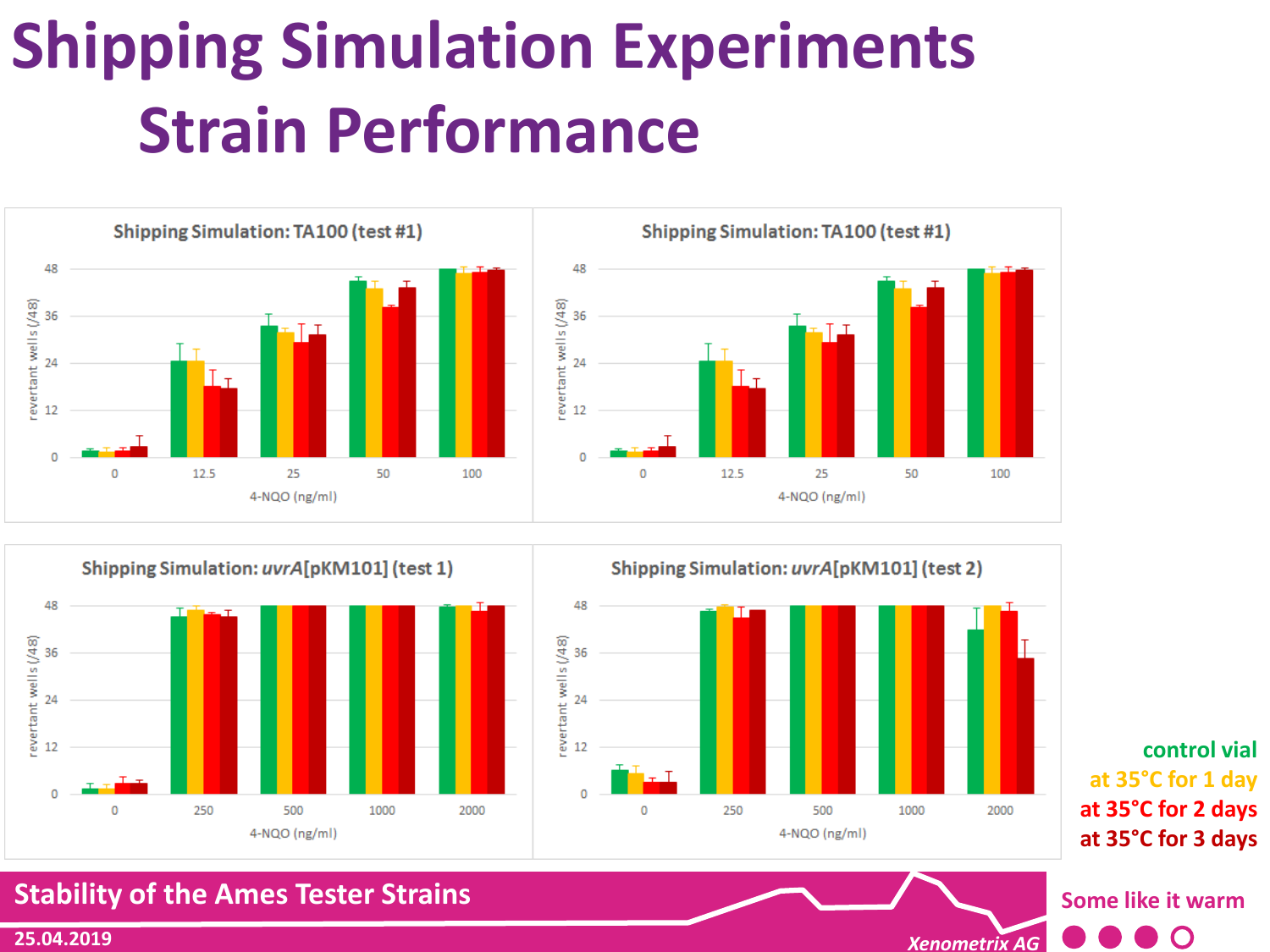### **Shipping Simulation Experiments Strain Performance**

• Storage at high temperatures of the semi-solid vials seem to impact their performance to a limited extent only.

*Xenometrix AG*

**Some like it warm**

• The format is robust to different temperatures!

**Stability of the Ames Tester Strains**

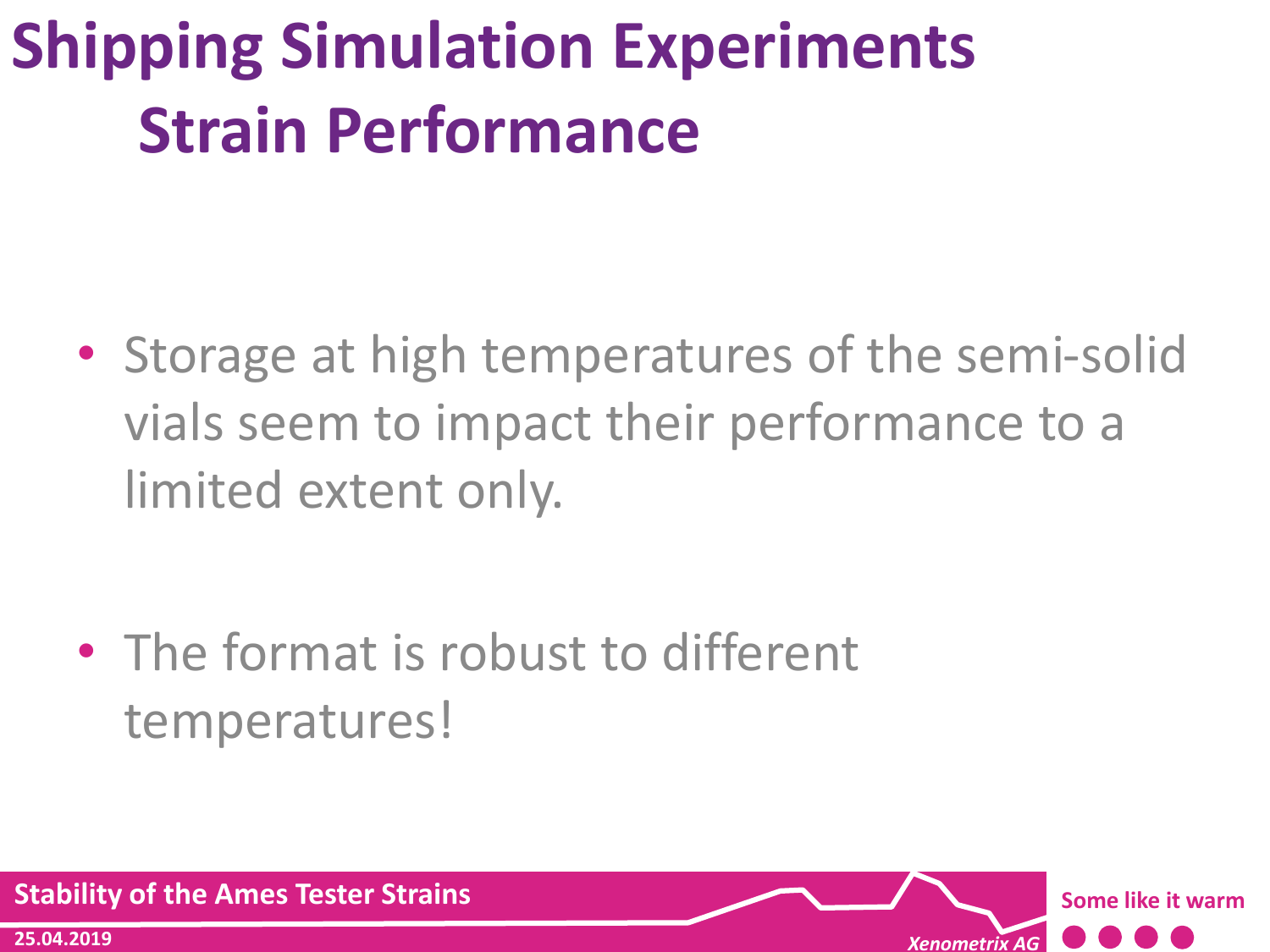# **Extended Storage at Wrong Temperatures RT, 4°C, –20°C**









#### **Stability of the Ames Tester Strains**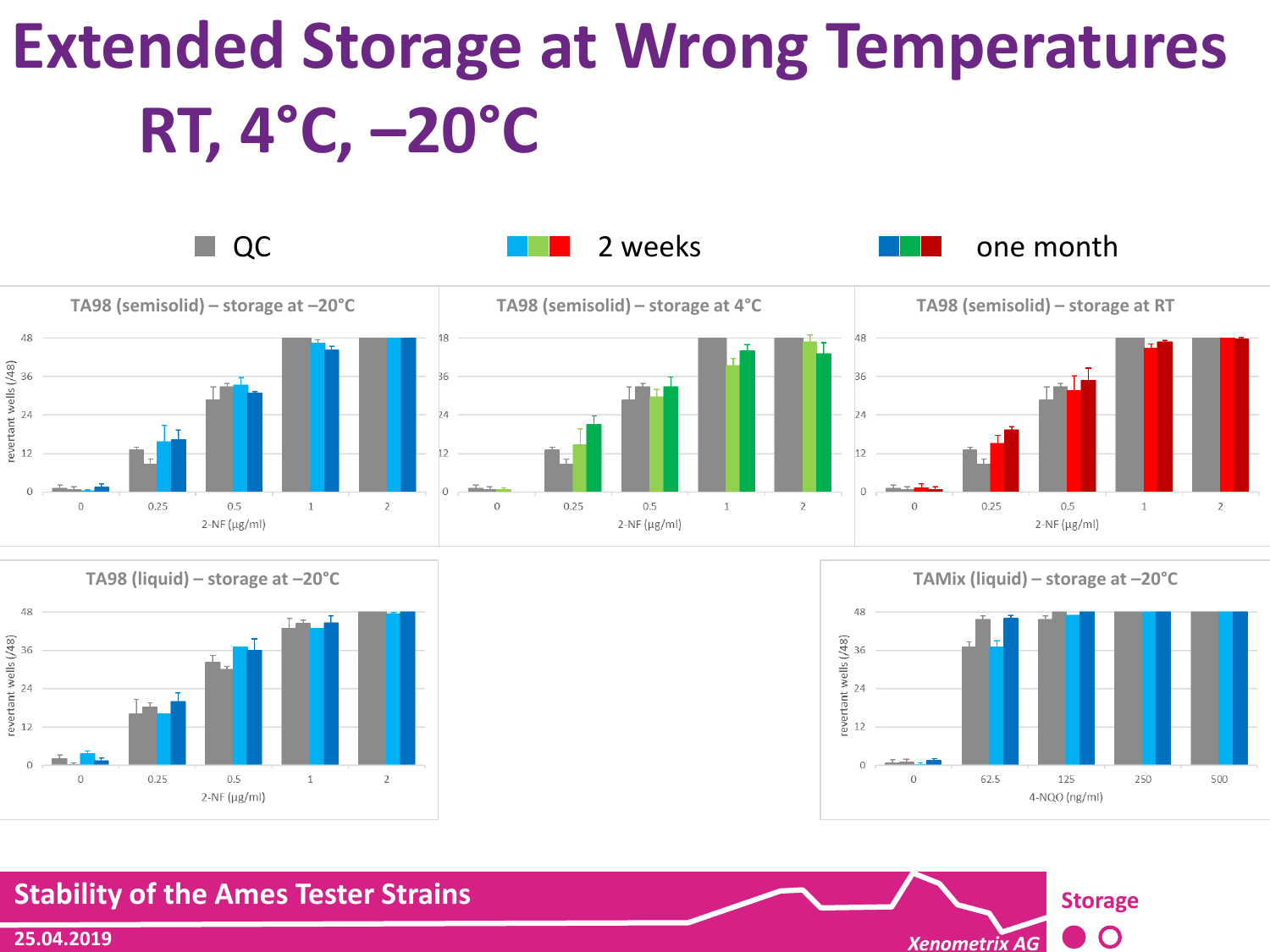# **Extended Storage at Wrong Temperatures RT, 4°C, –20°C**





*Xenometrix AG*

**Storage**

**Stability of the Ames Tester Strains**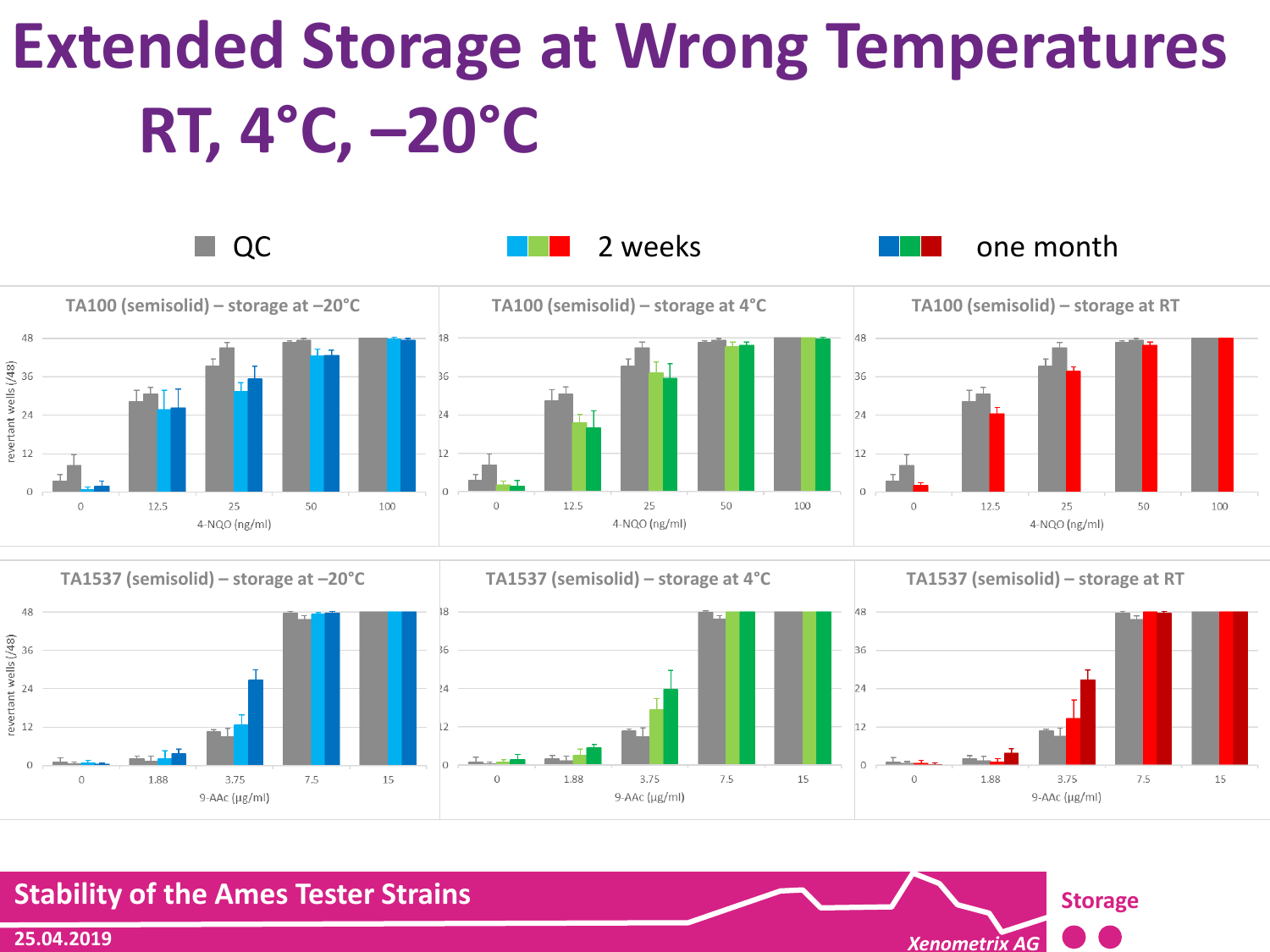# **Extended Storage at Wrong Temperatures RT, 4°C, –20°C**





*Xenometrix AG*

**Storage**

**Stability of the Ames Tester Strains**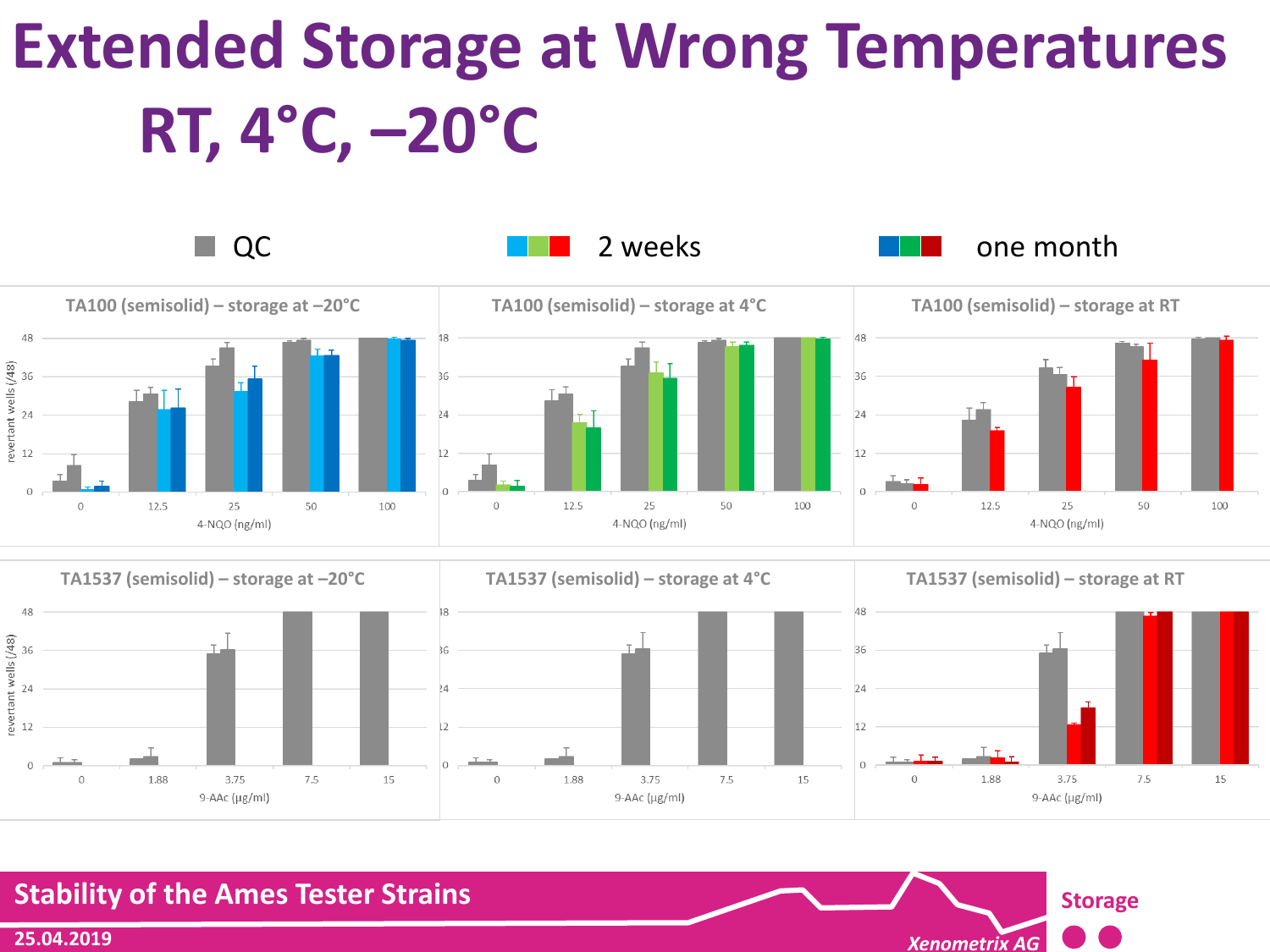#### **Multiple Freeze-Thaw Cycles**

- What happens if the strain vials are frozen and thawed twice?
- We stored TA100 and *E. coli* WP2 uvrA[pKM101]
	- **at RT for 10 days** (usual QC)
	- back **at –80°C for four days**
	- back **at RT for 3 days**, and finally
	- $-$  froze them at  $-80^{\circ}$ C.
- How can the Ames strain vials take such inappropriate storage?

**Stability of the Ames Tester Strains n× Freeze-Thaw 25.04.2019**  $\mathbf O$ *Xenometrix AG*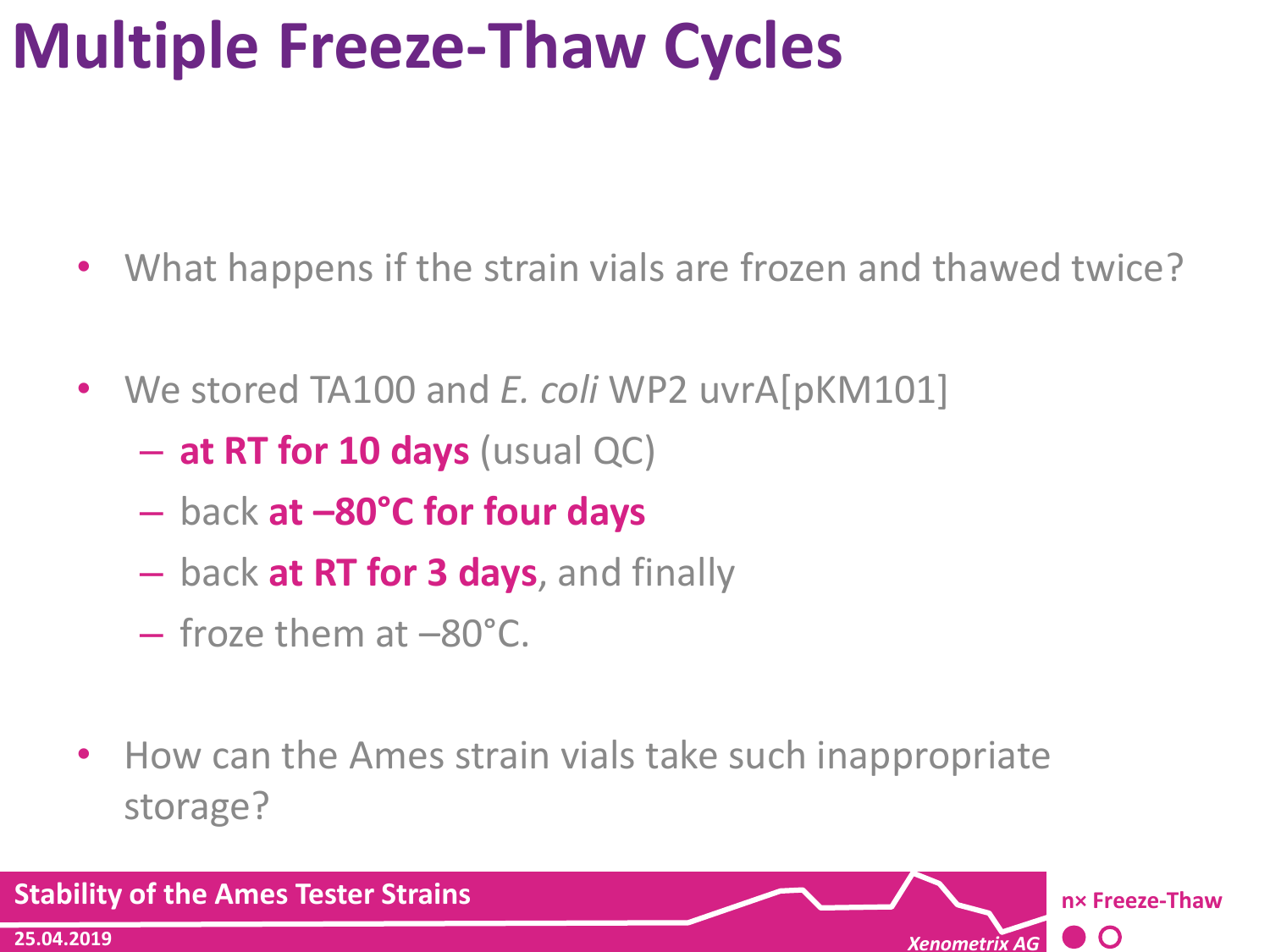#### **Multiple Freeze-Thaw Cycles**



*Xenometrix AG*

**n× Freeze-Thaw**

#### **Stability of the Ames Tester Strains**